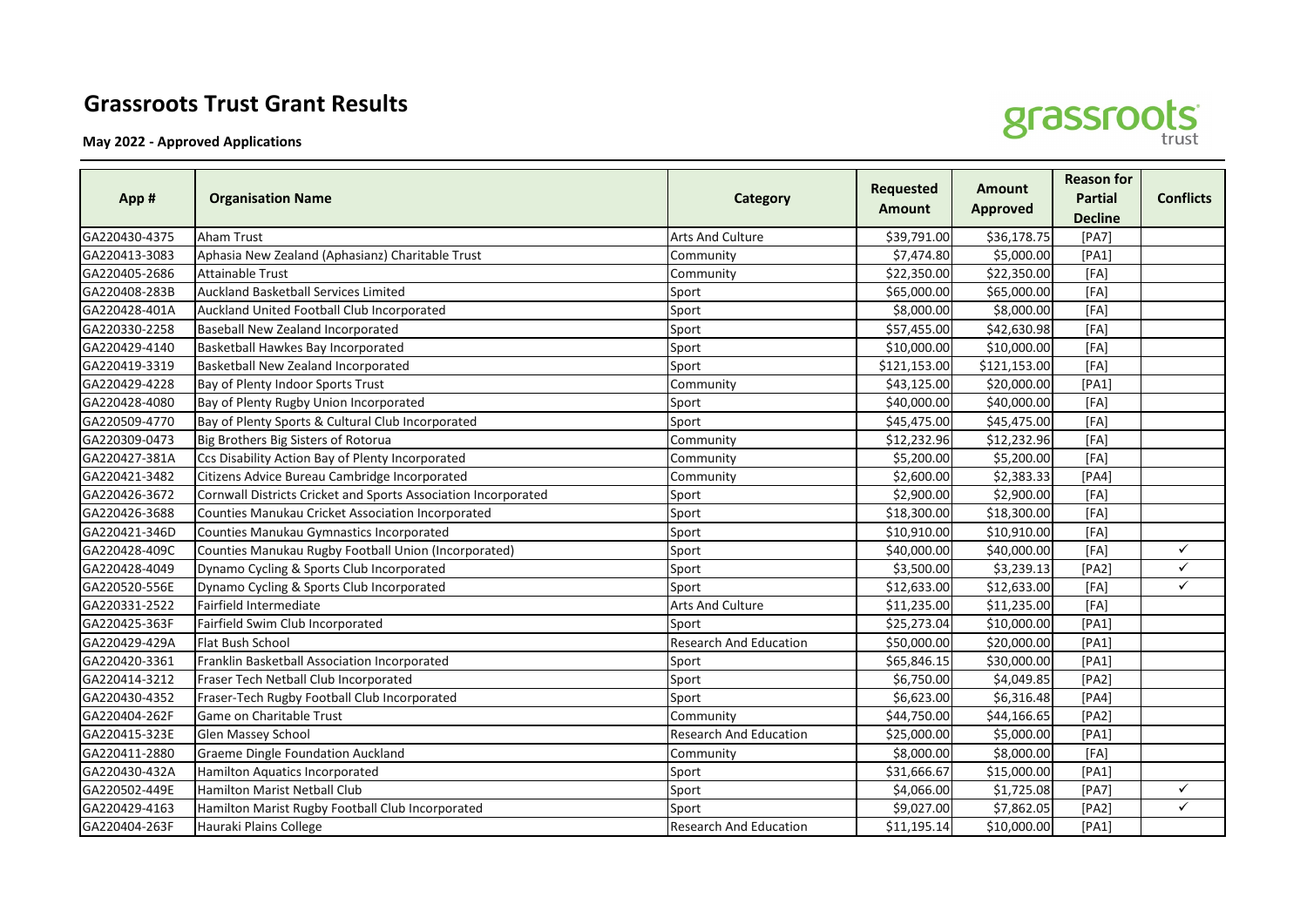| GA220429-426E | Hautapu Sports and Recreation Club (Incorporated)         | Sport                          | \$24,821.44  | \$24,821.44 | [FA]  | $\checkmark$ |
|---------------|-----------------------------------------------------------|--------------------------------|--------------|-------------|-------|--------------|
| GA220420-3353 | Hawkes Bay Rugby Football Union Incorporated              | Sport                          | \$10,000.00  | \$7,000.00  | [PA1] |              |
| GA220321-1179 | <b>Hillcrest High School</b>                              | <b>Research And Education</b>  | \$44,125.43  | \$39,429.18 | [PA3] |              |
| GA220422-3528 | Howick-Pakuranga Baseball Club Incorporated               | Sport                          | \$5,637.39   | \$5,637.39  | [FA]  |              |
| GA220425-364F | Howick-Pakuranga Cricket Club Incorporated                | Sport                          | \$17,500.00  | \$17,500.00 | [FA]  |              |
| GA220406-274C | Impact Gymsport Academy Incorporated                      | Sport                          | \$25,909.00  | \$23,749.98 | [PA4] |              |
| GA220428-406A | <b>Interlocknz Trust</b>                                  | Community                      | \$4,970.00   | \$4,958.80  | [FA]  |              |
| GA220325-1607 | Kaitao Intermediate                                       | <b>Research And Education</b>  | \$35,000.00  | \$20,000.00 | [PA1] |              |
| GA220429-424B | Kidz Social Services Charitable Trust                     | Health/Welfare                 | \$20,000.00  | \$5,000.00  | [PA1] |              |
| GA220430-4380 | Lynn-Avon United Association Football Club (Incorporated) | Sport                          | \$12,000.00  | \$8,000.00  | [PA1] |              |
| GA220413-314B | Manurewa West Primary School                              | <b>Research And Education</b>  | \$3,854.00   | \$3,854.00  | [FA]  |              |
| GA220418-327C | Marist Rugby and Sports Club Whakatane Incorporated       | Sport                          | \$2,871.30   | \$2,871.30  | [FA]  |              |
| GA220404-2608 | Maungatautari Ecological Island Trust                     | <b>Environment And Animals</b> | \$16,000.00  | \$16,000.00 | [FA]  |              |
| GA220325-171F | Melville Association Football Club Incorporated           | Sport                          | \$13,950.00  | \$13,950.00 | [FA]  |              |
| GA220411-2966 | Morrinsville Intermediate                                 | Research And Education         | \$6,000.00   | \$6,000.00  | [FA]  |              |
| GA220421-3493 | Mount Maunganui Sports Club Incorporated                  | Sport                          | \$5,468.48   | \$5,072.21  | [PA2] |              |
| GA220413-3121 | Napier Boys' High School                                  | <b>Research And Education</b>  | \$1,333.04   | \$1,333.04  | [FA]  |              |
| GA220429-4205 | Napier Pirate Rugby and Sports Club Incorporated          | Sport                          | \$10,721.00  | \$3,000.00  | [PA1] |              |
| GA220331-2367 | Ngaruawahia Bowling Club Incorporated                     | Sport                          | \$50,000.00  | \$20,000.00 | [PA1] |              |
| GA220413-3067 | Ngatea School                                             | Research And Education         | \$25,000.00  | \$10,000.00 | [PA1] |              |
| GA220327-1743 | Northland Cricket Association Incorporated                | Sport                          | \$57,500.00  | \$57,500.00 | [FA]  |              |
| GA220429-417B | Northland Rugby Union Incorporated                        | Sport                          | \$32,548.00  | \$32,547.69 | [PA4] |              |
| GA220428-4051 | Pacific Surf Life Saving Club                             | Sport                          | \$4,000.00   | \$4,000.00  | [FA]  |              |
| GA220424-357E | Papamoa Swimming Club Incorporated                        | Sport                          | \$25,350.00  | \$25,350.00 | [FA]  |              |
| GA220331-2530 | Paroa Rugby & Sports Club Incorporated                    | Sport                          | \$9,189.02   | \$6,602.76  | [PA4] |              |
| GA220427-3856 | Pukekohe Association Football Club Incorporated           | Sport                          | \$1,512.00   | \$1,512.00  | [FA]  |              |
| GA220324-1571 | Pyes Pa Road School                                       | <b>Research And Education</b>  | \$15,028.00  | \$15,028.00 | [FA]  |              |
| GA220428-4004 | Regional Indoor Sports and Events Centre Trust            | Community                      | \$8,782.00   | \$8,782.00  | [FA]  |              |
| GA220426-3691 | Rotorua Boys High School                                  | Sport                          | \$4,772.17   | \$4,000.00  | [PA1] |              |
| GA220330-214E | Rotorua Lakes Council                                     | Community                      | \$100,000.00 | \$25,000.00 | [PA1] |              |
| GA220421-347C | Saanjh Sports & Cultural Club Incorporated                | Community                      | \$42,159.99  | \$20,000.00 | [PA1] |              |
| GA220321-1314 | Squash Waikato Incorporated                               | Sport                          | \$10,000.00  | \$5,431.22  | [PA7] |              |
| GA220426-3659 | St John Tokoroa Area Committee                            | Health/Welfare                 | \$8,965.23   | \$8,965.23  | [FA]  |              |
| GA220328-191B | St Johns College (Hillcrest)                              | Research And Education         | \$28,371.00  | \$28,290.65 | [PA4] |              |
| GA220314-0738 | Sunset Beach Lifeguard Service Incorporated               | Community                      | \$43,473.95  | \$20,000.00 | [PA1] |              |
| GA220427-3901 | Surf Life Saving Northern Region Incorporated             | Sport                          | \$8,240.00   | \$8,240.00  | [FA]  |              |
| GA220427-382E | Swim Waikato Incorporated                                 | Sport                          | \$25,000.00  | \$12,500.00 | [PA1] |              |
| GA220415-3226 | Taradale Community Pool Trust Board                       | Community                      | \$10,180.33  | \$10,180.33 | [FA]  |              |
| GA220427-3863 | Tauranga Squash Rackets Club Incorporated                 | Sport                          | \$60,000.00  | \$20,000.00 | [PA1] |              |
| GA220430-439C | Te Aroha Advisory Rugby Board                             | Sport                          | \$1,321.61   | \$1,321.61  | [FA]  |              |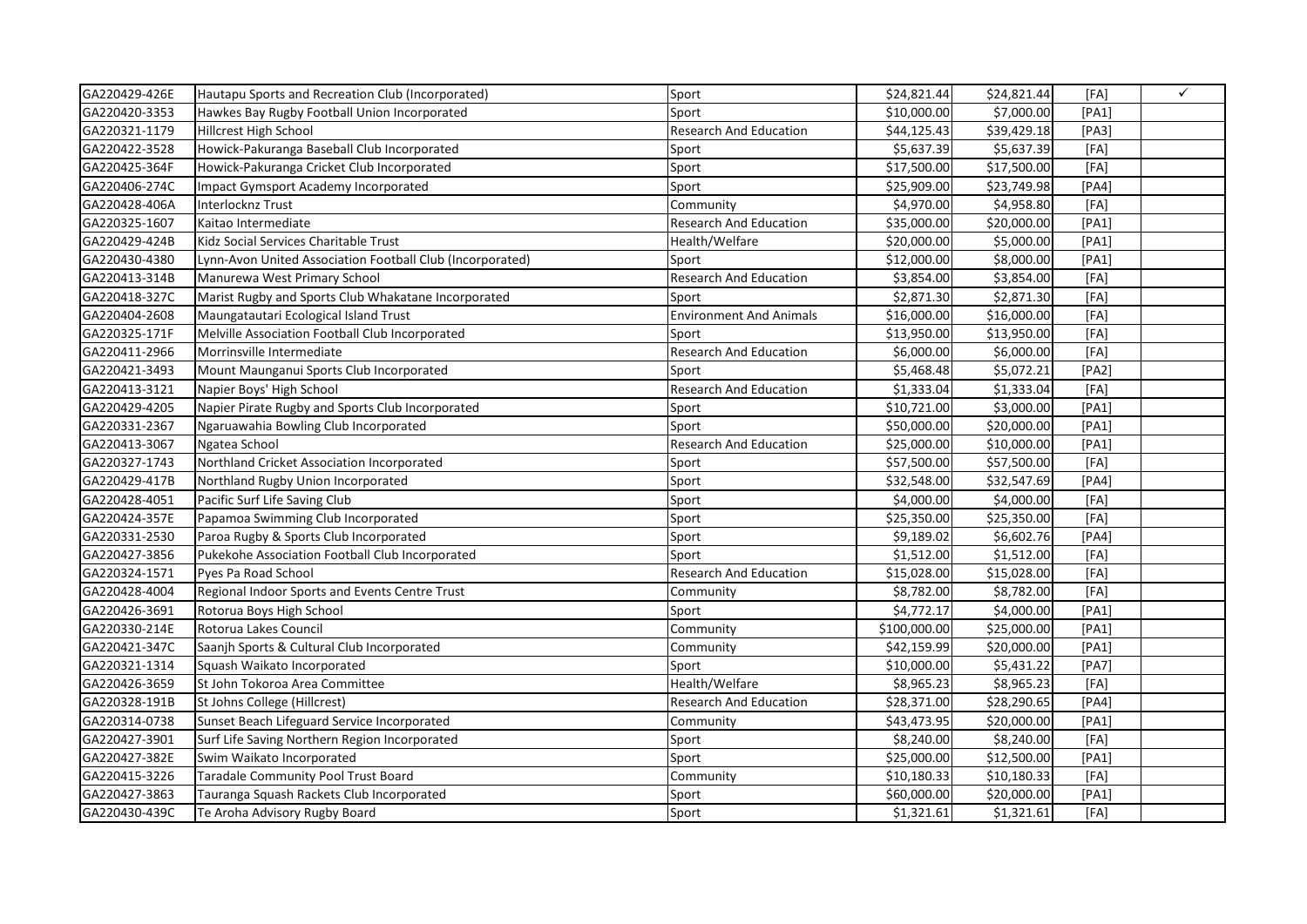| GA220321-127E | Te Aroha Croquet Club Incorporated                        | Sport                         | \$14,087.50  | \$10,000.00  | [PA1] |              |
|---------------|-----------------------------------------------------------|-------------------------------|--------------|--------------|-------|--------------|
| GA220425-3618 | Te Aroha Golf Club Incorporated                           | Sport                         | \$20,000.00  | \$10,000.00  | [PA1] |              |
| GA220414-318B | Te Awamutu Gymsports Incorporated                         | Sport                         | \$20,000.00  | \$10,000.00  | [PA1] |              |
| GA220427-3974 | Te Awamutu Marist Incorporated                            | Sport                         | \$27,276.85  | \$10,000.00  | [PA1] |              |
| GA220329-1978 | Te Awamutu Youth Development Trust                        | Sport                         | \$66,513.00  | \$66,513.00  | [FA]  |              |
| GA220427-3886 | Te Kuiti Community Childcare Centre (Incorporated)        | <b>Research And Education</b> | \$7,549.00   | \$7,549.00   | [FA]  |              |
| GA220412-3007 | Te Tamawai Trust                                          | Community                     | \$4,679.83   | \$4,577.53   | [PA4] |              |
| GA220411-2911 | The Auckland Table Tennis Association Incorporated        | Sport                         | \$10,926.08  | \$10,926.08  | [FA]  |              |
| GA220310-0544 | The Flagstaff Club Incorporated                           | Sport                         | \$19,328.00  | \$17,520.00  | [FA]  | $\checkmark$ |
| GA220329-195F | The Hamilton Squash & Tennis Club (Incorporated)          | Sport                         | \$50,000.00  | \$50,000.00  | [FA]  | ✓            |
| GA220408-2858 | The National Foundation For the Deaf Incorporated         | Health/Welfare                | \$9,750.00   | \$9,750.00   | [FA]  |              |
| GA220331-2501 | The Order of St John Central Region Trust Board           | Health/Welfare                | \$197,867.00 | \$100,000.00 | [PA1] |              |
| GA220427-3942 | Theatre Hawke's Bay Incorporated                          | <b>Arts And Culture</b>       | \$6,000.00   | \$6,000.00   | [FA]  |              |
| GA220419-3298 | Titirangi Badminton Club Incorporated                     | Sport                         | \$19,499.50  | \$6,500.00   | [PA1] |              |
| GA220304-0230 | Tokoroa High School                                       | <b>Research And Education</b> | \$25,030.00  | \$25,030.00  | [FA]  |              |
| GA220429-428C | Tokoroa Senior Citizens and Welfare Centre Incorporated   | Community                     | \$10,000.00  | \$10,000.00  | [FA]  |              |
| GA220426-3710 | Tui Park Bowling Club Incorporated                        | Sport                         | \$9,000.00   | \$9,000.00   | [FA]  |              |
| GA220430-430C | Waikato Basketball Council Incorporated                   | Sport                         | \$26,879.72  | \$26,265.80  | [PA4] |              |
| GA220423-3569 | Waikato Region Bmx Association Incorporated               | Sport                         | \$10,253.30  | \$10,253.30  | [FA]  |              |
| GA220428-4078 | Waikato Rugby Union Incorporated                          | Sport                         | \$86,343.76  | \$86,343.76  | [FA]  | $\checkmark$ |
| GA220429-4217 | Waikato Valley Cricket Association Incorporated           | Sport                         | \$4,992.00   | \$4,992.00   | [FA]  |              |
| GA220428-3992 | Waitakere Swimming Club Incorporated                      | Sport                         | \$11,290.00  | \$11,290.00  | [FA]  |              |
| GA220429-423C | Waitemata Rugby Union Football & Sports Club Incorporated | Sport                         | \$6,791.10   | \$6,791.10   | [FA]  |              |
| GA220424-360A | Waiuku District Rugby Football Club Incorporated          | Sport                         | \$4,756.00   | \$4,756.00   | [FA]  |              |
| GA220428-3983 | Wanderers Sports Club (Hamilton) Incorporated             | Sport                         | \$57,370.00  | \$57,369.81  | [PA4] |              |
| GA220324-158D | Western Community Association Incorporated                | Community                     | \$17,252.18  | \$17,252.18  | [FA]  |              |
|               |                                                           |                               |              |              |       |              |

**\$1,839,049.65**

| <b>Reasons for Partial Decline:</b> |                                                       |  |  |  |
|-------------------------------------|-------------------------------------------------------|--|--|--|
| FA                                  | <b>Full Approval</b>                                  |  |  |  |
| <b>PA1</b>                          | <b>Insufficient Funds</b>                             |  |  |  |
| PA <sub>2</sub>                     | <b>Partially Retrospective</b>                        |  |  |  |
| PA <sub>3</sub>                     | Non-Authorised Purpose                                |  |  |  |
| <b>PA4</b>                          | Over applied against evidence provided or GST portion |  |  |  |
| PA <sub>5</sub>                     | Low Priority Items                                    |  |  |  |
| PA <sub>6</sub>                     | Partially funded by another source                    |  |  |  |
| PA7                                 | Incomplete and/or inadequate information              |  |  |  |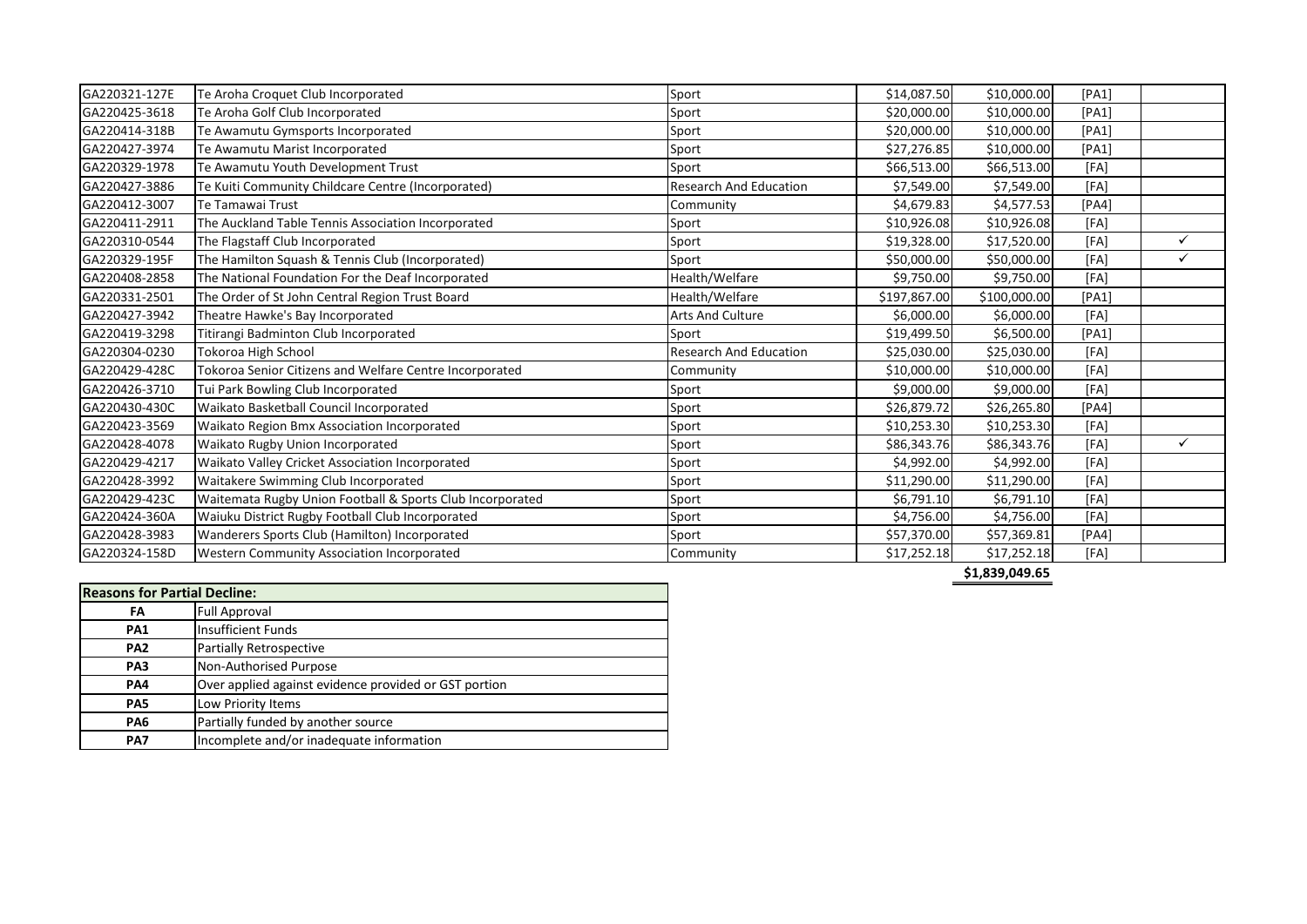## **Grassroots Trust Grant Results**





| App#          | <b>Organisation Name</b>                                                     | Category                      | <b>Amount</b><br><b>Requested</b> | <b>Conflicts</b> |
|---------------|------------------------------------------------------------------------------|-------------------------------|-----------------------------------|------------------|
| GA220413-3093 | Guru Nanak Dev Je Pioneer Trust 2009                                         | Community                     | \$179,312.17                      |                  |
| GA220328-178E | Hawke's Bay Regional Sports Park Trust                                       | Community                     | \$50,000.00                       |                  |
| GA220404-2649 | Holy Trinity Catholic Primary School                                         | <b>Research And Education</b> | \$3,854.00                        |                  |
| GA220407-2806 | Papakura Normal School                                                       | <b>Research And Education</b> | \$3,854.00                        |                  |
| GA220427-3962 | Waikato Rowing Club Incorporated                                             | Sport                         | \$33,800.00                       |                  |
| GA220428-4020 | Waikato/Bay of Plenty Division Cancer Society of New Zealand<br>Incorporated | Community                     | \$50,000.00                       |                  |
| GA220406-272F | <b>Waiuku Primary School</b>                                                 | <b>Research And Education</b> | \$3,854.00                        |                  |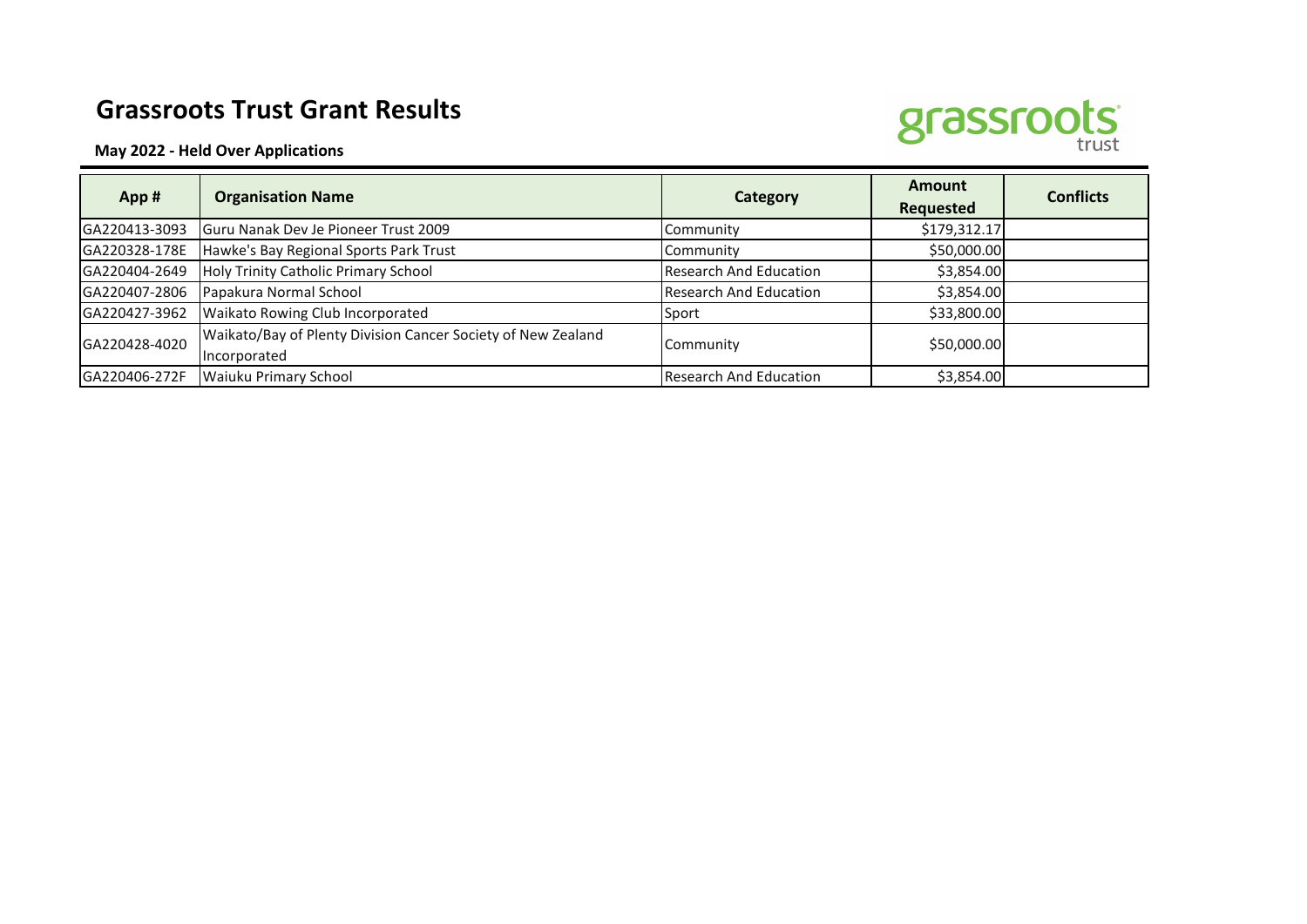## **Grassroots Trust Grant Results**

**May 2022 - Declined Applications**



|               |                                                               |                               | <b>Amount</b>   | <b>Decline</b> | <b>Conflicts</b> |
|---------------|---------------------------------------------------------------|-------------------------------|-----------------|----------------|------------------|
| App#          | <b>Organisation Name</b>                                      | Category                      | <b>Declined</b> | <b>Reason</b>  |                  |
| GA220423-355C | Air Training Corps Association of NZ Inc- 7 Squadron Hamilton | Community                     | \$19,550.00     | [IF]           |                  |
| GA220414-3170 | Alzheimers Society Northland Incorporated                     | Health/Welfare                | \$8,580.00      | [IF]           |                  |
| GA220422-3532 | Amitabha Hospice Service Trust                                | Health/Welfare                | \$19,800.00     | [LP]           |                  |
| GA220427-3923 | Aotearoa Football Charitable Trust                            | Sport                         | \$1,752.00      | [IF]           |                  |
| GA220405-2716 | Arohanui Special School                                       | <b>Research And Education</b> | \$15,000.00     | [IA]           |                  |
| GA220408-2845 | Art In Nature Arboretum Trust                                 | Community                     | \$13,599.00     | [IF]           |                  |
| GA220419-332F | Auckland Indian Sports Club Incorporated                      | Sport                         | \$3,991.00      | [IF]           |                  |
| GA220430-4318 | Awhi Charitable Trust                                         | Health/Welfare                | \$13,762.00     | [IF]           |                  |
| GA220427-3914 | Beachhaven Bowling Club (Incorporated)                        | Sport                         | \$8,390.00      | [IF]           |                  |
| GA220329-202F | Cambridge Cycling Festival Incorporated                       | Community                     | \$144,700.00    | [IF]           | $\checkmark$     |
| GA220429-4155 | Caps Northland Incorporated                                   | Health/Welfare                | \$906.55        | [IF]           |                  |
| GA220427-384C | Cystic Fibrosis Association of New Zealand                    | Health/Welfare                | \$5,230.00      | [LP]           |                  |
| GA220426-3730 | Envirokatikati Charitable Trust                               | Community                     | \$31,800.00     | [TPA]          |                  |
| GA220405-2661 | Greenhithe Football Club Incorporated                         | Sport                         | \$1,050.00      | [IF]           |                  |
| GA220427-3836 | <b>Hamilton Arts Trust</b>                                    | <b>Arts And Culture</b>       | \$2,400.00      | [IF]           |                  |
| GA220426-3727 | Hawkes Bay Badminton Association (Incorporated)               | Sport                         | \$18,000.00     | [IF]           |                  |
| GA220501-4447 | Hawkes Bay Basketball Foundation Incorporated                 | Sport                         | \$21,600.00     | [IF]           |                  |
| GA220422-3509 | Howick Gymnastic Club Incorporated                            | Sport                         | \$5,220.00      | [NAP]          |                  |
| GA220428-4135 | Karangahake School                                            | <b>Research And Education</b> | \$7,540.00      | [IF]           |                  |
| GA220430-433A | K-Centre (Waikato Korean Cultural Center Trust)               | Community                     | \$30,000.00     | [LP]           |                  |
| GA220414-3208 | Kidz Need Dadz Charitable Trust New Zealand (Incorporated)    | Community                     | \$6,500.00      | [LP]           |                  |
| GA220412-3018 | Maca Sports Leadership Charitable Trust                       | Health/Welfare                | \$1,600.00      | [IF]           |                  |
| GA220427-393C | Mahurangi East Tennis Club Incorporated                       | Sport                         | \$13,000.00     | [IF]           |                  |
| GA220424-358C | Manor Park Golf Club Incorporated                             | Sport                         | \$19,812.00     | [IF]           |                  |
| GA220404-2650 | Matamata Golf Club Incorporated                               | Sport                         | \$50,000.00     | [IF]           |                  |
| GA220406-277B | Matangi School                                                | <b>Research And Education</b> | \$5,000.00      | [IF]           |                  |
| GA220420-3414 | Maungakaramea Sports Club Incorporated                        | Community                     | \$4,817.93      | [IF]           |                  |
| GA220326-173B | <b>Mothers Helpers</b>                                        | Community                     | \$5,760.00      | [LP]           |                  |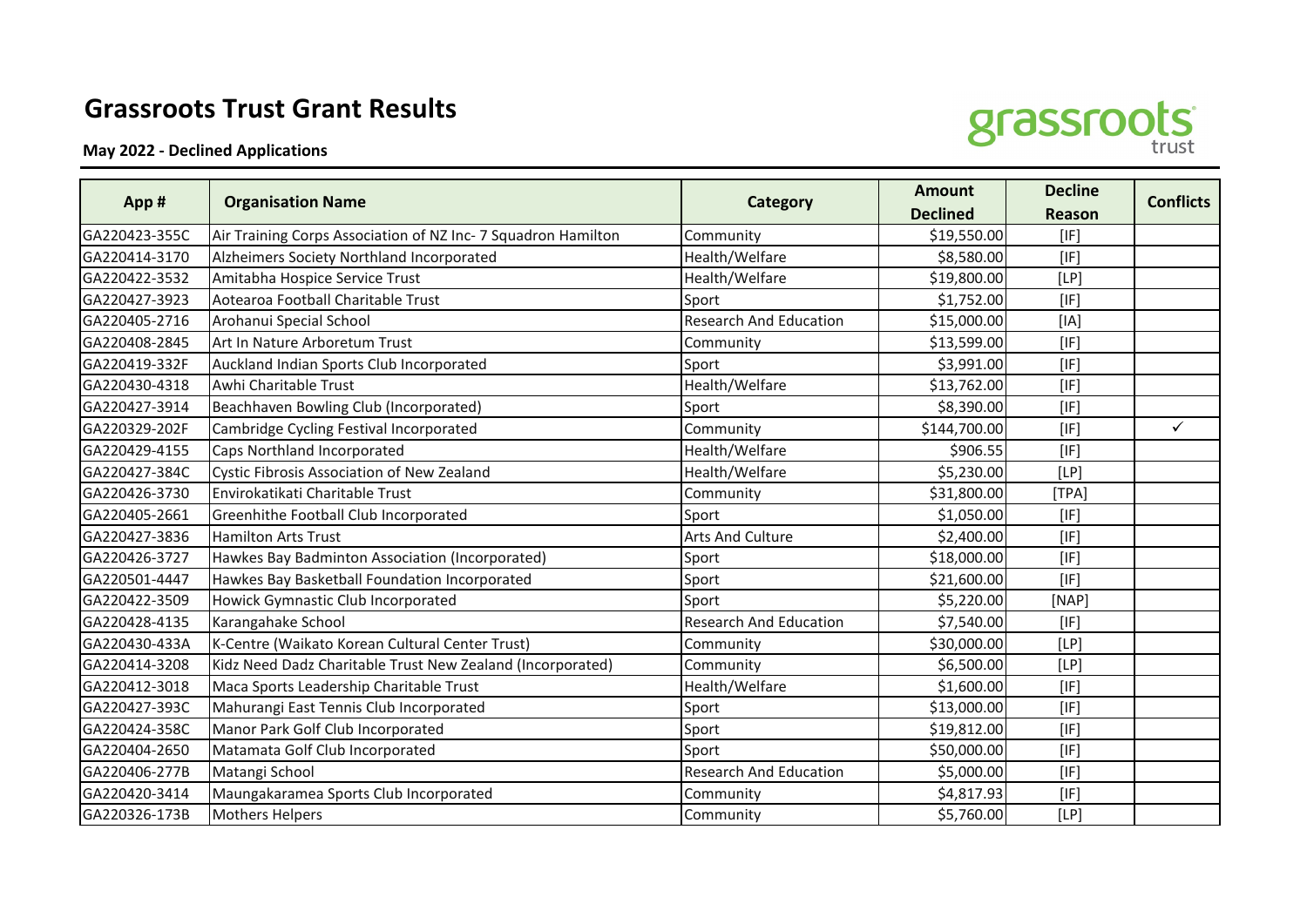| GA220426-377E | Napier Community Child Care Centre                            | <b>Research And Education</b> | \$33,500.00 | [IF] |  |
|---------------|---------------------------------------------------------------|-------------------------------|-------------|------|--|
| GA220405-267B | New Zealand Lacrosse Incorporated                             | Sport                         | \$11,217.00 | [IF] |  |
| GA220406-2762 | New Zealand Paramedic Education and Research Charitable Trust | Health/Welfare                | \$4,800.00  | [IF] |  |
| GA220428-412C | Nightsong                                                     | <b>Arts And Culture</b>       | \$7,500.00  | [IF] |  |
| GA220411-290F | No. 3 District Federation of New Zealand Soccer Incorporated  | Sport                         | \$37,500.00 | [LP] |  |
| GA220418-3281 | North Shore Brass Incorporated                                | <b>Arts And Culture</b>       | \$2,750.00  | [IF] |  |
| GA220406-2750 | Northern United Football Club Incorporated                    | Sport                         | \$15,000.00 | [IF] |  |
| GA220408-2861 | <b>Older Persons Community Centre Trust</b>                   | Community                     | \$40,000.00 | [IF] |  |
| GA220427-3953 | Otakiri Playcentre                                            | <b>Research And Education</b> | \$20,000.00 | [IF] |  |
| GA220411-2943 | Papakura and District Historical Society Incorporated         | <b>Arts And Culture</b>       | \$1,180.00  | [IF] |  |
| GA220412-299E | Ponsonby Rugby Club Incorporated                              | Sport                         | \$3,976.43  | [IF] |  |
| GA220414-3159 | Road Safety Education Limited                                 | Community                     | \$6,000.00  | [IA] |  |
| GA220427-380B | Rotorua Competitions Society Incorporated                     | <b>Arts And Culture</b>       | \$1,648.00  | [IF] |  |
| GA220420-340D | Royal New Zealand Foundation of the Blind Incorporated        | Health/Welfare                | \$9,000.00  | [IF] |  |
| GA220503-4563 | Sbs Sports & Cultural Club Incorporated                       | Other                         | \$10,520.00 | [IF] |  |
| GA220428-4117 | Shelly Park School                                            | <b>Research And Education</b> | \$18,220.00 | [IF] |  |
| GA220411-297E | Sistema Whangarei - Toi Akorangi                              | <b>Arts And Culture</b>       | \$2,450.00  | [IF] |  |
| GA220409-2878 | St Patrick's Catholic School (Te Awamutu)                     | <b>Research And Education</b> | \$50,683.24 | [IA] |  |
| GA220416-3241 | Table Tennis New Zealand Incorporated                         | Sport                         | \$7,494.00  | [IF] |  |
| GA220429-4279 | Tauranga City AFC Incorporated                                | Sport                         | \$45,383.00 | [IF] |  |
| GA220430-4362 | Te Kowhai Print Trust                                         | <b>Arts And Culture</b>       | \$4,850.00  | [IF] |  |
| GA220430-4349 | Te Pou Theatre Trust                                          | <b>Arts And Culture</b>       | \$3,200.78  | [IF] |  |
| GA220427-387B | Te Whare Toi O Ngaaruawaahia Incorporated                     | <b>Arts And Culture</b>       | \$35,000.00 | [IF] |  |
| GA220414-3168 | <b>Teach First New Zealand Trust</b>                          | <b>Research And Education</b> | \$2,086.00  | [IF] |  |
| GA220403-258C | The Amici Trust Board                                         | <b>Arts And Culture</b>       | \$5,000.00  | [IF] |  |
| GA220424-359F | The Waikato Hot Air Balloon Club Incorporated                 | Community                     | \$47,134.00 | [IF] |  |
| GA220421-345B | The Yes and Trust                                             | Arts And Culture              | \$16,951.00 | [IF] |  |
| GA220413-311A | Tipu Skills For Life Charitable Trust                         | Community                     | \$2,900.00  | [IF] |  |
| GA220407-278C | Waikato Clay Target Club Incorporated                         | Sport                         | \$8,000.00  | [IF] |  |
| GA220413-3045 | West Hamilton United Football Club Incorporated               | Sport                         | \$33,473.63 | [IF] |  |
| GA220418-3265 | Whangaparaoa School (Auckland)                                | Sport                         | \$4,828.00  | [IA] |  |
| GA220419-3344 | Whangarei Amateur Swimming Club Incorporated                  | Sport                         | \$10,400.00 | [IF] |  |